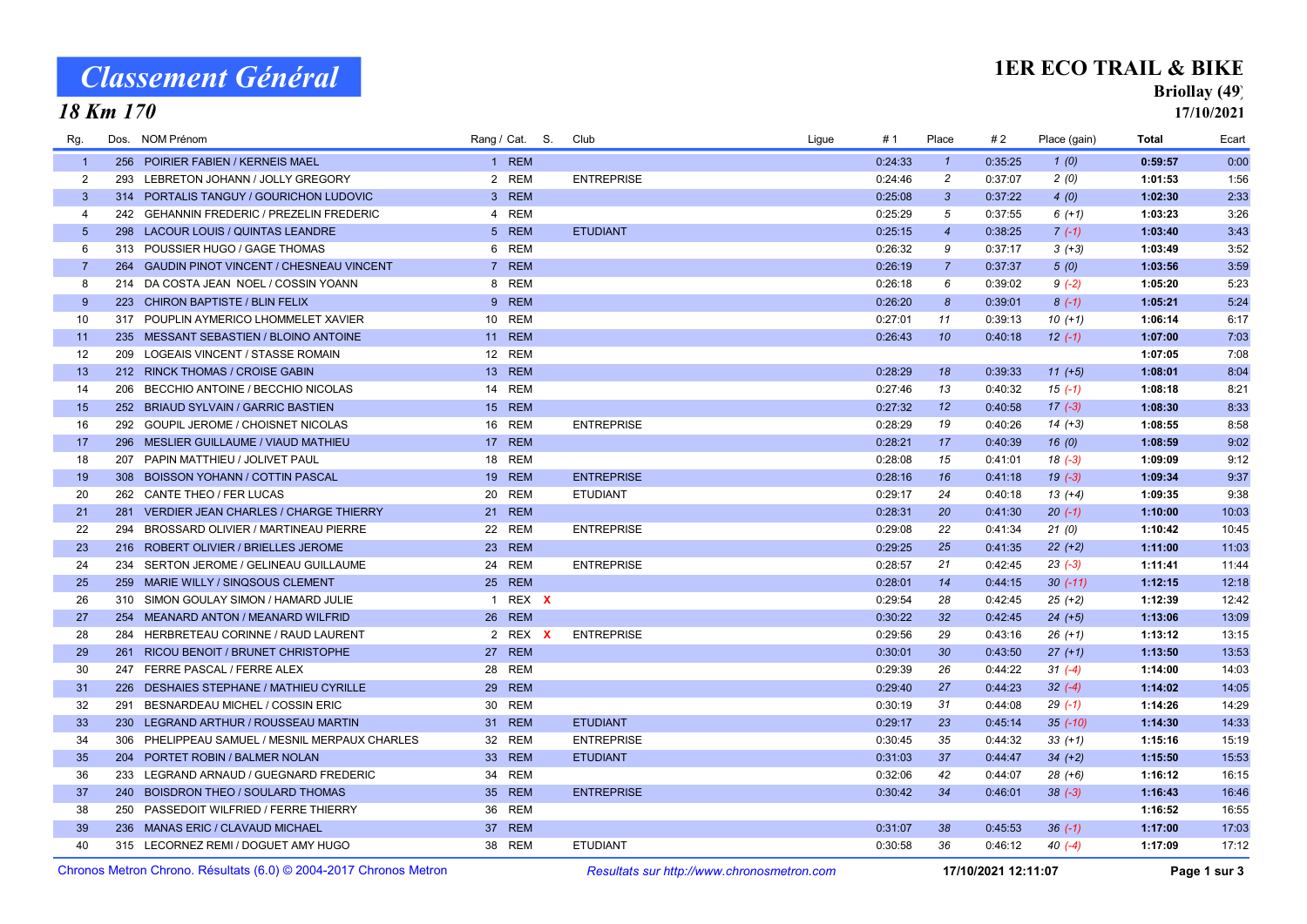# Classement Général

18 Km 170

## 1ER ECO TRAIL & BIKE

## Briollay (49)

17/10/2021

| Rg. | Dos. | <b>NOM Prénom</b>                             | Rang / Cat. S.  | Club              | Ligue | #1      | Place | #2      | Place (gain) | <b>Total</b> | Ecart |
|-----|------|-----------------------------------------------|-----------------|-------------------|-------|---------|-------|---------|--------------|--------------|-------|
| 41  |      | 202 THARREAU SEBASTIEN / PAYNEAU GREGORY      | 39 REM          |                   |       | 0:31:25 | 39    | 0:45:59 | $37 (-2)$    | 1:17:23      | 17:26 |
| 42  |      | 220 LEMARCHAND NICOLAS / MORICE CHRISTIAN     | 40 REM          |                   |       | 0:32:58 | 48    | 0:46:16 | $41 (+6)$    | 1:19:14      | 19:17 |
| 43  |      | 225 TRUDELLE JEAN CLAUDE / POIRIER THIBAUD    | 41 REM          |                   |       | 0:33:26 | 55    | 0:46:06 | $39 (+12)$   | 1:19:32      | 19:35 |
| 44  | 299  | <b>GERLAND GAELLE / SALLE FLORENT</b>         | 3 REX X         |                   |       | 0:32:16 | 44    | 0:47:25 | 45(0)        | 1:19:40      | 19:43 |
| 45  | 290  | LEMESLE JULIEN / LEMESLE KEVIN                | 42 REM          |                   |       |         |       |         |              | 1:19:46      | 19:49 |
| 46  |      | 309 VALABLE ANTONIN / BARILLARO MAXIME        | 43 REM          | <b>ETUDIANT</b>   |       | 0:31:41 | 41    | 0:48:34 | $55 (-5)$    | 1:20:15      | 20:18 |
| 47  |      | 208 CARRE CLAIRE / CARRE SYLVAIN              | 4 REX X         |                   |       | 0:33:07 | 51    | 0:47:09 | $43 (+4)$    | 1:20:15      | 20:18 |
| 48  | 205  | FORTANNIER GUILLAUME / ROBILLARD LUCIE        | 5 REX X         |                   |       | 0:33:08 | 52    | 0:47:10 | $44 (+4)$    | 1:20:18      | 20:21 |
| 49  |      | 263 DOBARD EDDY / DOBARD CORENTIN             | 44 REM          | <b>ENTREPRISE</b> |       | 0:31:40 | 40    | 0:48:44 | $58(-9)$     | 1:20:24      | 20:27 |
| 50  | 280  | <b>GERNIGON SOLENNE / LEBLANC FLAVIEN</b>     | 6 REX X         |                   |       | 0:32:07 | 43    | 0:48:22 | $54 (-7)$    | 1:20:28      | 20:31 |
| 51  |      | 229 HERY CHRISTELLE / BOUGET LUDOVIC          | 7 REX X         |                   |       | 0:32:20 | 45    | 0:48:12 | $52(-6)$     | 1:20:32      | 20:35 |
| 52  |      | 295 GIFFARD FRANCK / GUEMAZI MUSTAFA          | 45 REM          |                   |       | 0:32:52 | 47    | 0:47:44 | $47 (-5)$    | 1:20:36      | 20:39 |
| 53  |      | 239 ROINARD AMAURY / JOLIVET CEDRIC           | 46 REM          | <b>ENTREPRISE</b> |       | 0:30:40 | 33    | 0:50:16 | 66 (-20)     | 1:20:55      | 20:58 |
| 54  |      | 270 LAUNAY XAVIER / GUILLERME FRANCK          | 47 REM          |                   |       | 0:32:44 | 46    | 0:48:12 | $51 (-8)$    | 1:20:56      | 20:59 |
| 55  |      | 289 PICAUD FRANCOIS / PICAUD TITOUAN          | 48 REM          |                   |       | 0:33:36 | 60    | 0:47:28 | $46 (+5)$    | 1:21:04      | 21:07 |
| 56  |      | 222 BODIN EMMANUEL / BRUNET JOEL              | 49 REM          |                   |       | 0:33:17 | 53    | 0:47:53 | $48(-3)$     | 1:21:09      | 21:12 |
| 57  |      | 243 BOTTON ANTHONY / LANCELEUR ERIC           | <b>50 REM</b>   |                   |       | 0:32:59 | 49    | 0:48:12 | $50(-8)$     | 1:21:10      | 21:13 |
| 58  |      | 232 CHAILLAND FABIENNE / CHAILLAND JULIEN     | 8 REX X         |                   |       | 0:33:22 | 54    | 0:47:57 | $49(-4)$     | 1:21:19      | 21:22 |
| 59  |      | 227 ACCARY FLORENCE / MAROLEAU GUY            | 9 REX X         |                   |       | 0:35:08 | 73    | 0:46:34 | $42 (+14)$   | 1:21:41      | 21:44 |
| 60  |      | 224 BEGNON ANNE / ROBERT CINDY                | 1 REF $F$       |                   |       | 0:33:28 | 57    | 0:48:41 | $56(-3)$     | 1:22:09      | 22:12 |
| 61  |      | 312 COQUEREAU ERIC / PORCHER JEROME           | 51 REM          |                   |       | 0:33:30 | 59    | 0:48:42 | $57(-2)$     | 1:22:11      | 22:14 |
| 62  |      | 237 CLAVEREAU ERIC / BAILLET CYRIL            | 52 REM          |                   |       | 0:33:28 | 56    | 0:48:52 | $59(-6)$     | 1:22:19      | 22:22 |
| 63  |      | 305 QUESNE LUC / FRAMONT BRUNO                | 53 REM          | <b>ENTREPRISE</b> |       | 0:33:55 | 67    | 0:49:07 | $60 (+4)$    | 1:23:01      | 23:04 |
| 64  |      | 301 MAUPRIVEZ LAURENT / MAUPRIVEZ MATHIS      | 54 REM          |                   |       |         |       |         |              | 1:23:09      | 23:12 |
| 65  |      | 274 FERRAPIE FRANCOIS / GROYER PHILIPPE       | 55 REM          |                   |       | 0:33:50 | 63    | 0:49:35 | $61 (-2)$    | 1:23:24      | 23:27 |
| 66  |      | 251 PRIMOUT JEAN CHRISTOPHE / RIBAULT ROBIN   | 56 REM          |                   |       | 0:33:04 | 50    | 0:50:24 | $67$ $(-16)$ | 1:23:28      | 23:31 |
| 67  |      | 279 LEBERT JULIEN / FOUGERE PASCAL            | 57 REM          |                   |       | 0:35:09 | 74    | 0:48:20 | $53 (+7)$    | 1:23:29      | 23:32 |
| 68  |      | 300 LAMBERT JULIEN / METAIRIE JULIEN          | 58 REM          |                   |       | 0:33:54 | 66    | 0:49:44 | $62 (-2)$    | 1:23:37      | 23:40 |
| 69  |      | 304 BARTHELEMY HUGUES / AMY SEBASTIEN         | <b>59 REM</b>   |                   |       | 0:33:44 | 61    | 0:49:55 | $63 (-8)$    | 1:23:39      | 23:42 |
| 70  |      | 318 BOUTEILLER DAMIEN / POIRON AUDREY         | 10 REX X        |                   |       | 0:34:11 | 69    | 0:50:35 | $68$ $(-1)$  | 1:24:46      | 24:49 |
| 71  |      | 288 BOYEAU MAXIME / LE COINTE PAULINE         | 11 REX <b>X</b> | <b>ETUDIANT</b>   |       | 0:33:51 | 64    | 0:51:23 | $69$ $(-7)$  | 1:25:13      | 25:16 |
| 72  | 203  | ROUSSE NICOLAS / LITOUX EMMANUEL              | 60 REM          |                   |       | 0:35:31 | 76    | 0:49:56 | $64 (+4)$    | 1:25:26      | 25:29 |
| 73  |      | 201 GUEDON RICHARD / STRUILLOU REGINE         | 12 REX X        |                   |       | 0:33:56 | 68    | 0:51:44 | $71 (-5)$    | 1:25:40      | 25:43 |
| 74  | 267  | <b>GAULT DAMIEN / GAULT ANNE LAURE</b>        | 13 REX X        |                   |       | 0:35:47 | 78    | 0:50:06 | $65 (+4)$    | 1:25:53      | 25:56 |
| 75  |      | 287 ROBERT GUILLAUME / BODINET MORISSON ALIZE | 14 REX X        |                   |       | 0:34:24 | 70    | 0:51:52 | $73(-5)$     | 1:26:15      | 26:18 |
| 76  |      | 269 TACINELLI MATHIAS / JULIENNE ANAELLE      | 15 REX X        |                   |       | 0:33:53 | 65    | 0:52:23 | 79 (-11)     | 1:26:16      | 26:19 |
| 77  |      | 249 JAFFREDO JEAN PIERRE / DELALANDE FRANCK   | 61 REM          |                   |       | 0:34:24 | 71    | 0:52:09 | $76(-6)$     | 1:26:33      | 26:36 |
| 78  |      | 215 PASTUREAU MATTHIEU / LEMOINE ALEXANDRE    | 62 REM          |                   |       | 0:33:29 | 58    | 0:53:06 | $81 (-20)$   | 1:26:34      | 26:37 |
| 79  |      | 268 BENION MATHIEU / WAFAI CHADY              | 63 REM          |                   |       | 0:35:34 | 77    | 0:51:43 | $70(-2)$     | 1:27:17      | 27:20 |
| 80  |      | 277 RENOU MATHIAS / MAZE EMILIEN              | 64 REM          | <b>ETUDIANT</b>   |       | 0:35:49 | 79    | 0:51:55 | $74(-1)$     | 1:27:44      | 27:47 |
|     |      |                                               |                 |                   |       |         |       |         |              |              |       |

Chronos Metron Chrono. Résultats (6.0) © 2004-2017 Chronos Metron Resultats sur http://www.chronosmetron.com 17/10/2021 12:11:07 Page 2 sur 3